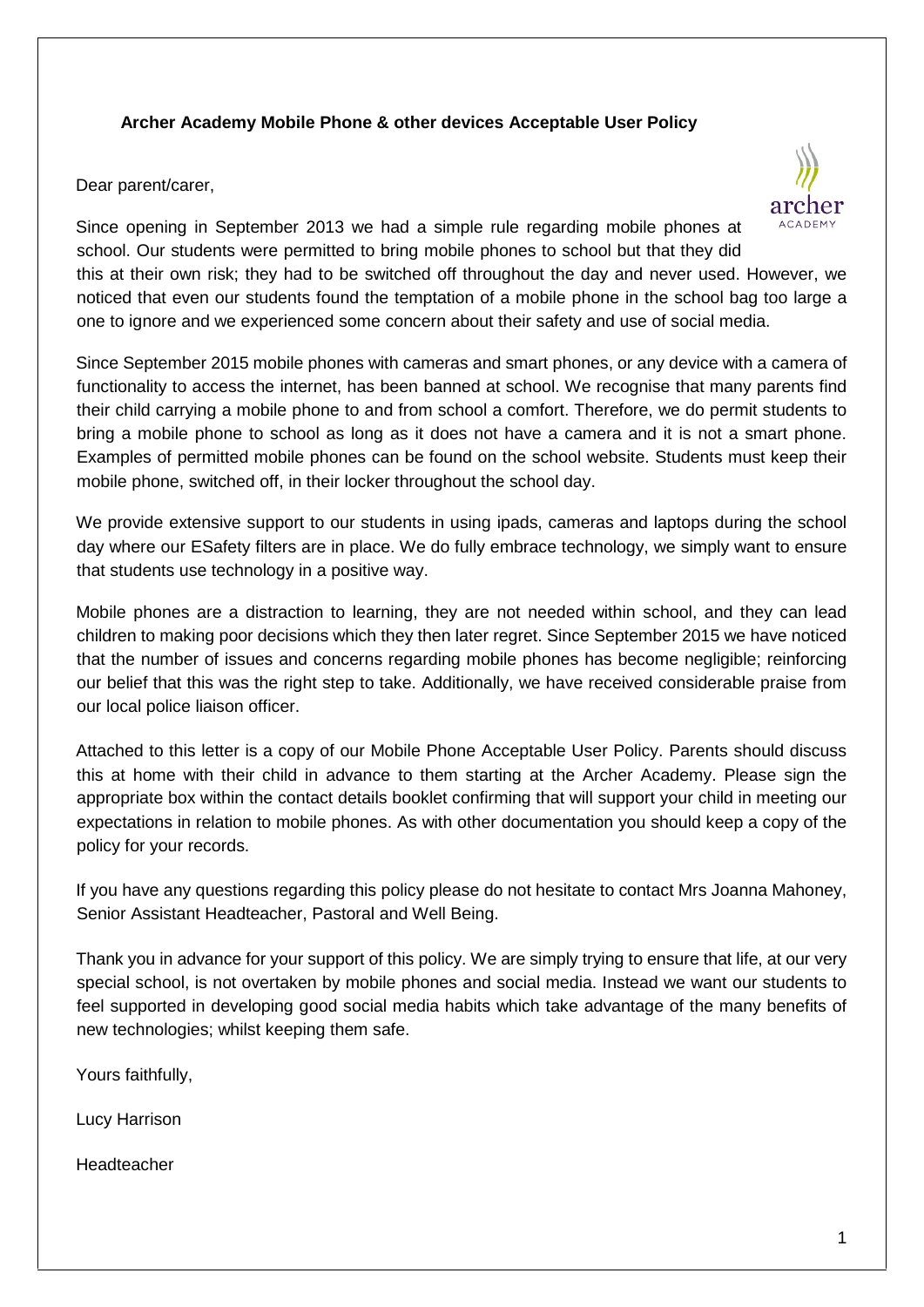#### **The Archer Academy Mobile Phone & other devices Acceptable User Policy**

#### **Mobile Phones: Parent/Carer Consent Form**

I have read and understand the **Mobile Phones & other devices Acceptable User Policy** produced by the Archer Academy.

I understand that this form will be kept on file at the school and that the details may be used (and shared with a third party, if necessary) to identify a phone should the need arise (e.g. if the phone is being used inappropriately).

I understand that mobile phones, or other devices, with cameras or the functionality to access the internet are banned from the Archer Academy.

I give my child permission to carry a basic model mobile phone to school and understand that my child will be responsible for ensuring that the mobile phone is used appropriately and correctly while under the school's supervision, as outlined in school policy. This includes my child switching off their basic model mobile phone when they arrive at school and storing it in their locker throughout the school day.

I understand that the school will not accept any responsibility for loss, damage or theft of a mobile phone, or other similar device, or for any charges incurred while the phone is on school premises.

I understand that a member of staff may search my child's school bag if they are concerned that there has been a breach of school rules.

I understand that the school will confiscate my child's mobile phone, as outlined in this policy, if they fail to comply with this policy.

**Please complete the parent and students signatures in the induction booklet.** 

 $\Box$ 

П

 $\Box$ 

 $\Box$ 

 $\Box$ 

□

 $\Box$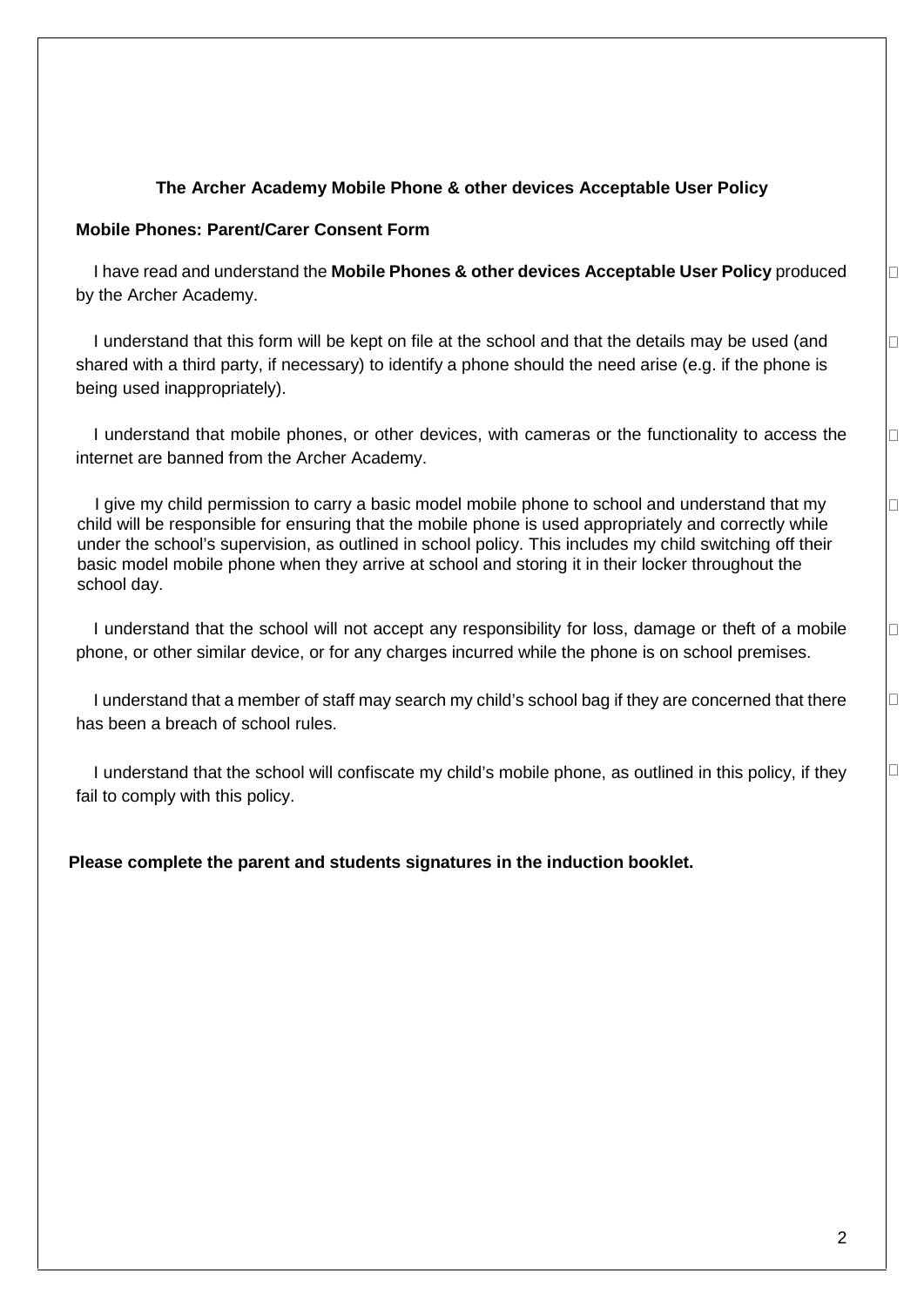

# **Rules for the acceptable use of a mobile phone and other devices in school by students**

Students are not permitted to bring any form of smart technology to school, this includes any form of device which can take photographs or access the internet (for example ipods, iwatches). Students are permitted to bring a mobile phone to school as long as it does not have a camera or internet access functions.

If a student chooses to bring a basic model mobile phone to school it is on the understanding that they agree with the following limitations on its use, namely:

- Mobile phones must be switched off at all times during the school day, including break and lunchtimes, and remain off whilst students are on the school premises. It is not acceptable for phones merely to be put on silent mode.
- Mobile phones must be stored in a student's locker throughout the day and not kept on their person.
- No student may take a mobile phone into a room or other area where examinations are being held.
- The security of the phone will remain the student's responsibility throughout the school day.  $\square$ If asked to do so, content on the phone, eg messages, will be shown to a teacher.

## **Unacceptable use**

We consider the following to be unacceptable uses of the mobile phone, or other devices, and a serious breach of our Behaviour & Rewards Policy resulting in sanctions being taken. Cyberbullying, in any form, is unacceptable and will not be tolerated.

- Bringing a mobile phone, or other device, which has a camera or smart functions, enabling access to the internet to school.
- Keeping a mobile phone on their person during the school day.
- Photographing or filming staff or other students without their knowledge or permission.
- Photographing or filming in toilets, changing rooms and other similar areas.
- Bullying, harassing or intimidating staff or students by the use of text, email or multimedia messaging, sending inappropriate messages or posts to social networking or blogging sites, sharing photographs on social media sites without the consent of those in the photographs.
- Refusing to hand over a mobile phone at the request of a member of staff.
- Using the mobile phone outside of school hours to intimidate or upset staff and students will be considered a breach of these guidelines in the same way as unacceptable use which takes place in school time.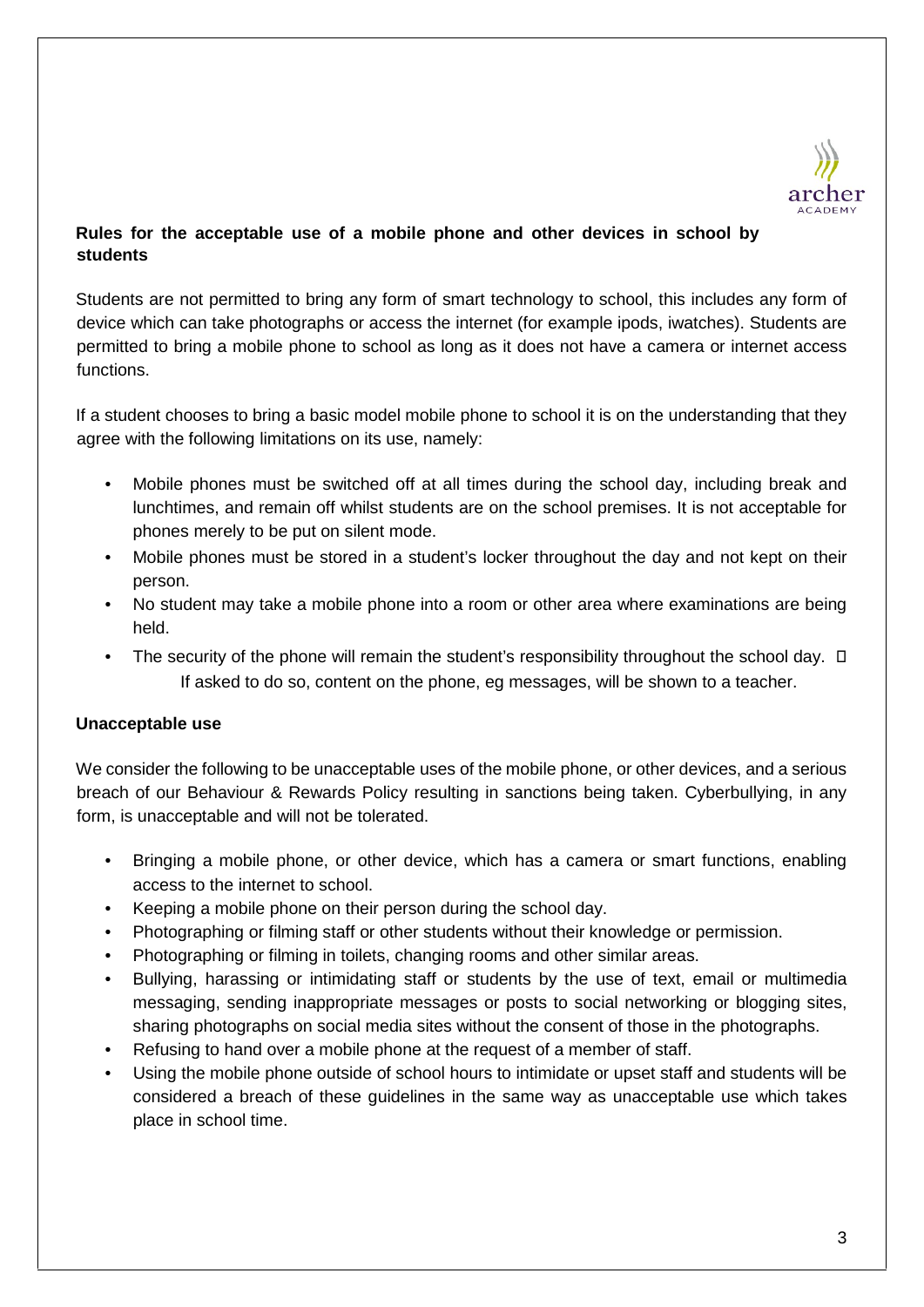# **Sanctions**

Appropriate action will be taken against students who are in breach of our acceptable use guidelines, following our school Behaviour & Rewards Policy, these are listed below. In addition:

- Students and their parents should be very clear that we are within our rights to confiscate a mobile phone or other device where guidelines have been breached.
- If a phone is confiscated we will make it clear how long this will be for and the procedure to be followed for its return. Any confiscated phone, or other device, will be stored in the school safe.
- Students and their parents should be aware that the police will be informed if there is a serious misuse of the mobile phone where criminal activity is suspected.
- If a student commits an act which causes serious harassment, alarm or distress to another student or member of staff the ultimate sanction may be permanent exclusion. We will consider the impact on the victim or the act in deciding the sanction and parents will be involved.

## **Confiscation procedure**

**If a mobile phone, or other device, which has camera or smart functions, enabling access to the internet is brought to school** it will be confiscated immediately by a member of staff and passed directly to the Senior Assistant Headteacher, Pastoral and Well Being, Mrs Joanna Mahoney. These devices are not permitted at the Archer Academy.

If this is the *first breach* of school rules the phone will be retained by Mrs Mahoney until a meeting with parents has taken place. The student will be issued with a Saturday morning detention which will last 2 hours, starting at 8.30am. The mobile phone, or device with camera or smart functions, will be returned to parents in person following the meeting at school. This will be recorded on the students school file.

If there is a *second breach* of school rules the phone, or device with camera or smart functions, will be confiscated and retained by Mrs Mahoney. Parents will be requested to attend a meeting on the day of the confiscation. The student will be issued with an internal isolation. The mobile phone, or device with camera or smart functions, will be retained by the school for the remainder of the school week and returned to parents in person at an agreed time with Mrs Mahoney, as part of the return to school process. This will be recorded on the student's school file.

If there is a *third breach* of school rules the phone, or device with camera or smart functions, will be confiscated and retained by Mrs Mahoney. Parents will be requested to attend a meeting on the day of the confiscation with Miss Harrison, Headteacher. Parents will be instructed to take their child home on the day of the breach of rules and an exclusion for a minimum of one day, from school, will be set. The mobile phone, or device with camera or smart functions, will be retained by the school for the remainder of the school week and returned to parents in person at an agreed time with Mrs Mahoney, as part of the return to school process. This will be recorded on the student's school file.

If a student persists in breaking our school mobile phone acceptable user policy parents will be requested to meet with Miss Harrison, Headteacher. A period of significant external exclusion will be put in place for the student as a consequence of persistent defiance.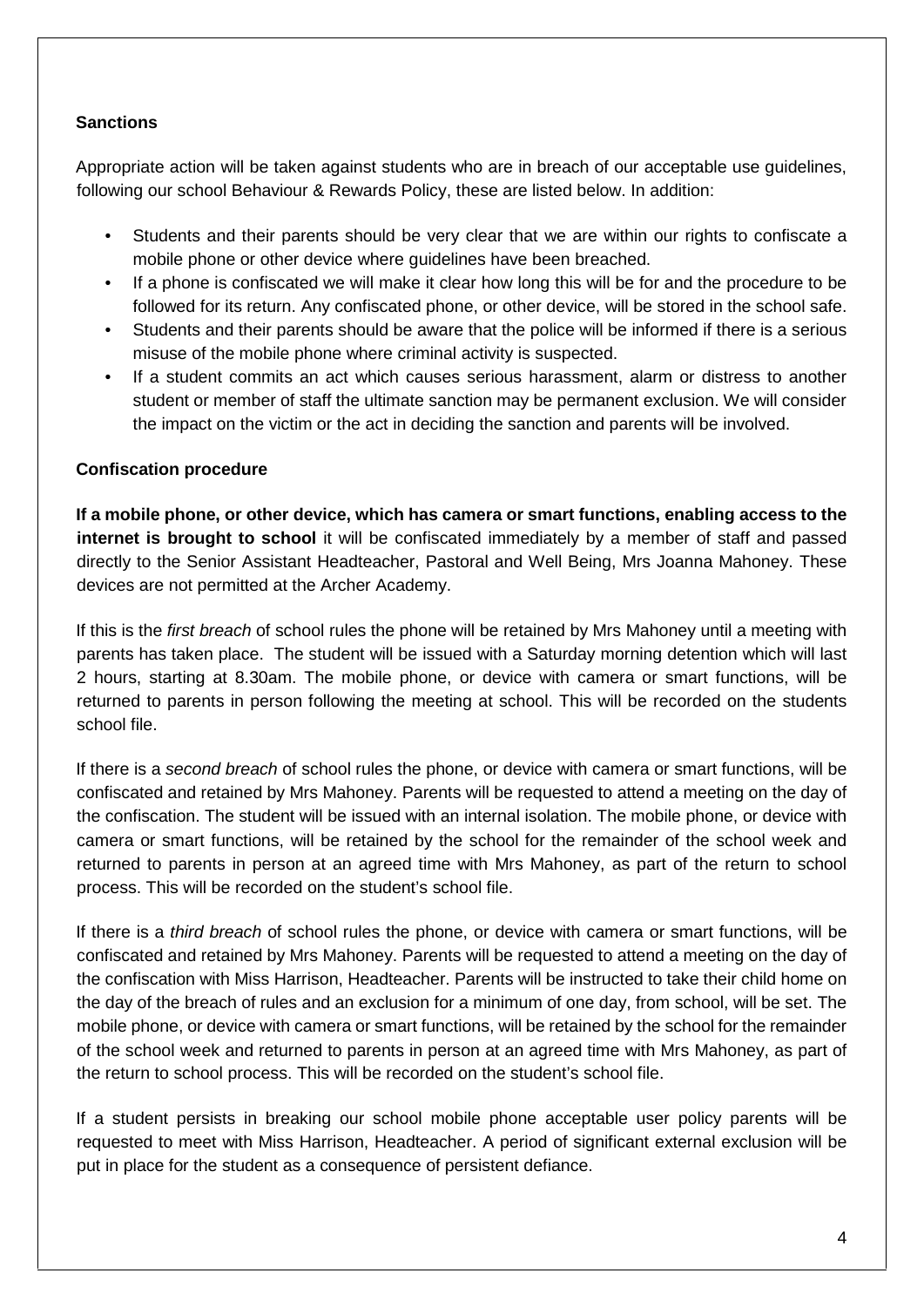**If a student's basic model mobile phone is seen by a member of staff during the school day or a student is caught using their basic model mobile phone** it will be confiscated immediately by a member of staff and passed directly to the Senior Assistant Headteacher, Pastoral and Well Being, Mrs Joanna Mahoney**. These devices should be switched off and stored in the student's locker throughout the school day.** 

If this is the *first breach* of school rules the phone will be retained by Mrs Mahoney until a meeting with parents has taken place. The student will be issued with an SLT after school detention. The basic model mobile phone will be returned to parents in person following the meeting at school. This will be recorded on the student's school file.

If there is a *second breach* of school rules the basic model mobile phone will be confiscated and retained by Mrs Mahoney. Parents will be requested to attend a meeting on the day of the confiscation. The basic model mobile phone will be retained by the school for the remainder of the school week and returned to parents in person at an agreed time with Mrs Mahoney. The student will be issued with a Saturday morning detention, lasting two hours starting at 8.30am. This will be recorded on the students school file.

If there is a *third breach* of school rules the basic model mobile phone will be confiscated and retained by Mrs Mahoney. Parents will be requested to attend a meeting on the day of the confiscation with Mrs Mahoney. The basic model mobile phone be retained by the school for the remainder of the school week and returned to parents in person at an agreed time with Mrs Mahoney. The student will be issued with an internal isolation. This will be recorded on the students school file.

If a student persists in breaking our school mobile phone acceptable user policy parents will be requested to meet with Miss Harrison, Headteacher. External exclusion will be put in place for the student as a consequence of persistent defiance.

At each stage, where school rules regarding mobile phones and other technologies, have been breached parents and students will be asked to revisit this policy with Mrs Mahoney, Senior Assistant Headteacher, Pastoral & Well Being.

## **Where the mobile phone has been used for unacceptable purpose**

- Miss Harrison, Headteacher, or a designated member of senior staff will have the right to view files stored in confiscated equipment and will seek the cooperation of parents in deleting files which are in clear breach of these guidelines unless these are being preserved as evidence.
- If required evidence of the offence will be preserved, preferably by confiscation of the device and keeping it secure or by taking photographs of the screen.
- We will consider whether the incident is a matter of safeguarding and child protection.
- The Senior Designated Officer for Safeguarding, Assistant Headteacher for Pastoral & Well Being, Mrs Mahoney, will monitor any repeat offences to see if there is any pattern in the perpetrator or victim which need further investigation.
- Advice will be sought from the police and where appropriate social services.